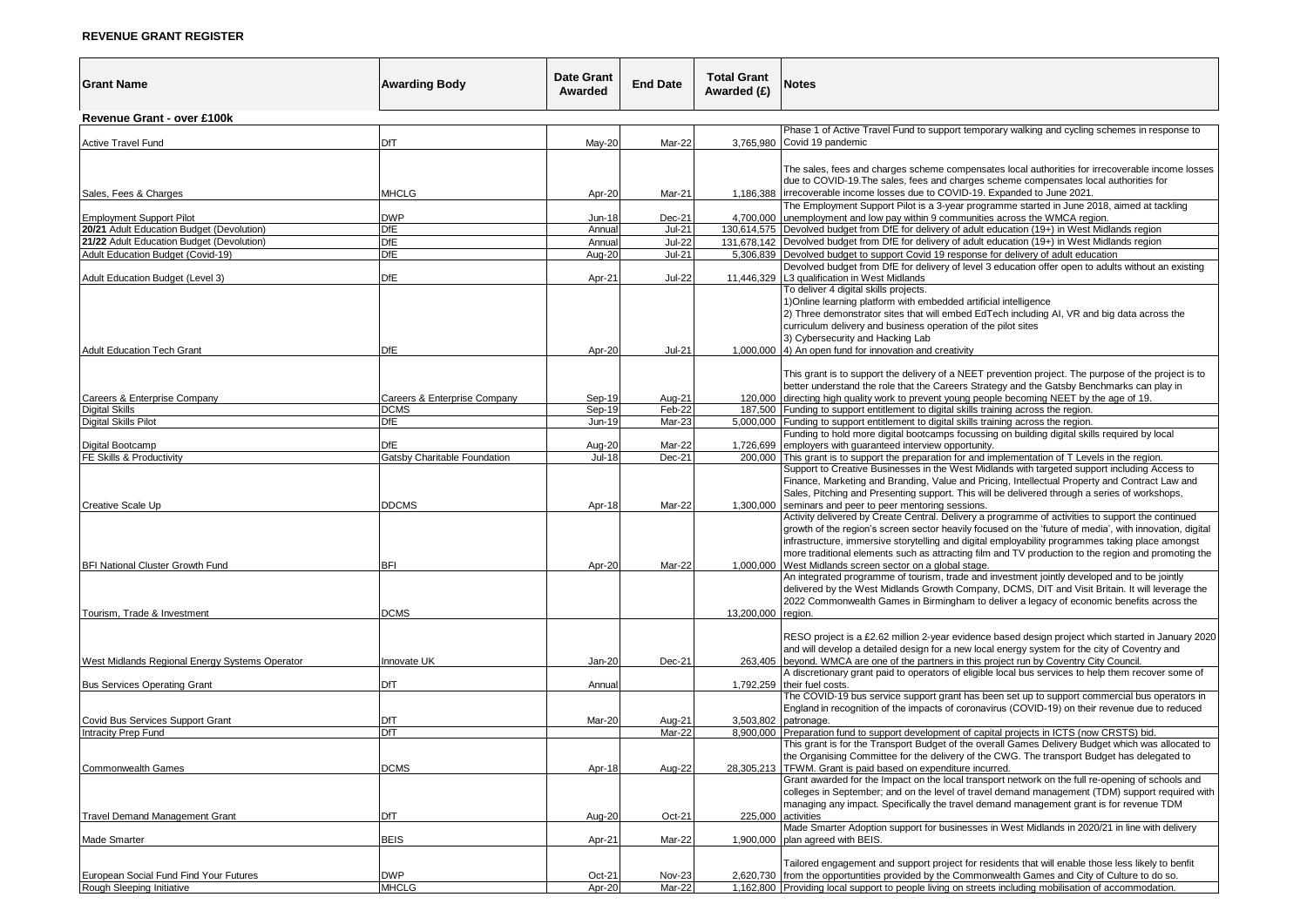## **REVENUE GRANT REGISTER**

| <b>Grant Name</b>                                    | <b>Awarding Body</b>       | <b>Date Grant</b><br>Awarded | <b>End Date</b> | <b>Total Grant</b><br>Awarded (£) | <b>Notes</b>                                                                                                                                                                                                                                                                                                                                                                                                                                                                                                                                                                                                                                                                                                                                                                                                                                                                                                |  |  |
|------------------------------------------------------|----------------------------|------------------------------|-----------------|-----------------------------------|-------------------------------------------------------------------------------------------------------------------------------------------------------------------------------------------------------------------------------------------------------------------------------------------------------------------------------------------------------------------------------------------------------------------------------------------------------------------------------------------------------------------------------------------------------------------------------------------------------------------------------------------------------------------------------------------------------------------------------------------------------------------------------------------------------------------------------------------------------------------------------------------------------------|--|--|
| <b>Revenue Grant - over £100k</b>                    |                            |                              |                 |                                   |                                                                                                                                                                                                                                                                                                                                                                                                                                                                                                                                                                                                                                                                                                                                                                                                                                                                                                             |  |  |
| <b>Sport England</b>                                 | Sport England              | <b>Mar-19</b>                | Mar-22          | 479,000                           | This consist of two workstreams:<br>1. Active Communities - this is for evidence led place based work such as Public Space and Black<br><b>Country Moving</b><br>2. Resilient Communities - focuses on for example getting more disabled citizens active including<br>staffing, the WM physical activity joint leadership and the digital training for sports clubs emergency<br>response to lockdown                                                                                                                                                                                                                                                                                                                                                                                                                                                                                                       |  |  |
|                                                      |                            |                              |                 |                                   | Thrive At Work is one of the 4 pilots funded by MHPP through Coventry University. It is a workplace<br>wellbeing programme, aiming to improve the health, wellbeing and resilience of employees by<br>getting organisations to sign up to and advance in an accreditation programme on wellbeing.<br>Thrive Into Work is a collaboration with WHU and local healthcare partners on specialised support                                                                                                                                                                                                                                                                                                                                                                                                                                                                                                      |  |  |
| <b>Midland Engine</b>                                | <b>Coventry University</b> | Jun-19                       | <b>Jun-22</b>   | 963.998                           | (IPS) into sustained employment for people with long term health conditions.                                                                                                                                                                                                                                                                                                                                                                                                                                                                                                                                                                                                                                                                                                                                                                                                                                |  |  |
| Supported Bus Services                               | DfT                        | Apr-20                       | Mar-22          | 879.000                           | Provided to as revenue support to help provide more bus services in areas by improving current<br>services, restoring lost services or supporting new services                                                                                                                                                                                                                                                                                                                                                                                                                                                                                                                                                                                                                                                                                                                                              |  |  |
| <b>Mobility Credits</b>                              | DfT                        | Feb-21                       | Mar-23          |                                   | Mobility credits scheme for eligible residents to scrap vehicles in return for mobility credits. Pilot<br>922,500 launched in Coventry in March 2021.                                                                                                                                                                                                                                                                                                                                                                                                                                                                                                                                                                                                                                                                                                                                                       |  |  |
| Transforming Cities Fund (FMZ)                       | DfT                        | Jun-19                       | Mar-23          |                                   | The purpose of the Future Mobility Zones is to: trial new transport services modes and models,<br>creating a functioning marketplace for mobility that combines new and traditional modes of<br>transport; improve integration of services; increase the availability of real-time data; and provide<br>access to digital planning and payment options. The fund also aims to explore options for: providing<br>mobility credits, or other low-cost options, for lower income households; and delivering efficiencies<br>2,000,000 through shared (dynamic) demand responsive transport.                                                                                                                                                                                                                                                                                                                    |  |  |
| <b>National Lottery</b>                              | National Lottery           | May-21                       | Dec-22          |                                   | The project is to support disadvantaged young people to access the Commonwealth Games<br>Volunteering Programme delivered through the Jobs and Skills Academy. To use the<br>Commonwealth Games brand and leverage to create more employment, training, and volunteering<br>opportunities to support young people who have been hardest hit as a result of COVID-19.<br>To engage with a minimum of 800 young people on JSA<br>To support a minimum of 280 young people into jobs<br>To support a minimum of 320 individuals to volunteer<br>To support a minimum of 64 individuals into specialist support<br>Other positive outcomes for the young people will include accessing further training; access to<br>Kickstart and Apprenticeships; personal development, the development and monitoring of soft skills.<br>834,669 The outcome for each young person will be dependent on their bespoke plan. |  |  |
|                                                      |                            |                              |                 |                                   | Funding to support LTAs in developing local bus proposals as outlined in the National Bus Strategy<br>(NBS), in particular, it is being offered to help LTAs towards the development of their Enhanced<br>Partnership Schemes(EPS) or franchising scheme, and Bus Service Improvement Plans (BSIP)                                                                                                                                                                                                                                                                                                                                                                                                                                                                                                                                                                                                          |  |  |
| <b>Bus Capacity Grant</b>                            | <b>DfT</b>                 | Apr-20                       |                 |                                   | 100,000 work, and to meet the timescales that go alongside that work.                                                                                                                                                                                                                                                                                                                                                                                                                                                                                                                                                                                                                                                                                                                                                                                                                                       |  |  |
| Local Transport Authority Bus Recovery Funding (BRG) |                            | Oct-21                       | Apr-22          |                                   | This funding is designed to support bus services as they recover from the legacy of the Covid-19<br>pandemic.<br>This funding is designed to support light rail and tram services as they recover from the legacy of                                                                                                                                                                                                                                                                                                                                                                                                                                                                                                                                                                                                                                                                                        |  |  |
| <b>Light Rail Recovery Grant</b>                     |                            | Oct-21                       | Apr-22          |                                   | 2,970,000 the Covid-19 pandemic.                                                                                                                                                                                                                                                                                                                                                                                                                                                                                                                                                                                                                                                                                                                                                                                                                                                                            |  |  |
| Community Renewal Fund                               | <b>DLUHC</b>               | Nov-21                       | Jun-22          |                                   | 5,201,014 WMCA acting as lead authority. 8 projects awarded funding following assessment by DLUHC.                                                                                                                                                                                                                                                                                                                                                                                                                                                                                                                                                                                                                                                                                                                                                                                                          |  |  |

# **Revenue Grant (less than £100k)**

|                                |                                |          |               | To support the delivery of the Birmingham 2022 Jobs and Skills Academy, Funding to support a                                                                                                                                                                                                                                                                                                                    |
|--------------------------------|--------------------------------|----------|---------------|-----------------------------------------------------------------------------------------------------------------------------------------------------------------------------------------------------------------------------------------------------------------------------------------------------------------------------------------------------------------------------------------------------------------|
| Commonwealth Sports Foundation | Commonwealth Sports Foundation | $Jan-21$ | <b>Jul-22</b> | 120,000 post focused on the delivery of this programme.                                                                                                                                                                                                                                                                                                                                                         |
|                                |                                |          |               | One of 11 main partners. WMCA (Energy Capital) activities:                                                                                                                                                                                                                                                                                                                                                      |
|                                |                                |          |               | Lead the investment and finance work                                                                                                                                                                                                                                                                                                                                                                            |
|                                |                                |          |               | - Creation of investor panel to input into design process                                                                                                                                                                                                                                                                                                                                                       |
| <b>Rugeley Feed Project</b>    | Innovate UK                    | $Jan-20$ | $Dec-21$      | 34,039 - Translation of Energy Innovation Zone program into the energy system design                                                                                                                                                                                                                                                                                                                            |
|                                |                                |          |               | One of 20 partners in this 3 year project aiming to create a framework and mechanisms for a                                                                                                                                                                                                                                                                                                                     |
|                                |                                |          |               | sustainable game change in European transport through a transformative strategy of gender and                                                                                                                                                                                                                                                                                                                   |
| TinnGo (Euros)                 | European H2020                 | Jan-19   | Nov-21        | 41,054 diversity sensitive smart mobility.                                                                                                                                                                                                                                                                                                                                                                      |
|                                |                                |          |               | SPROUT (Sustainable Policy RespOnse to Urban Mobility Transition) is a network of over 20<br>European cities and regions. The main objective of the project is to put cities at the heart of the<br>urban mobility transition. By building on the solutions to urban mobility challenges - related to both<br>passenger transport and urban freight logistics - the work of SPROUT will be focused on producing |
| SPROUT (Euros)                 | European H2020                 | Sep-19   | Aug-21        | 53.916 new and practice-based knowledge and tools.                                                                                                                                                                                                                                                                                                                                                              |